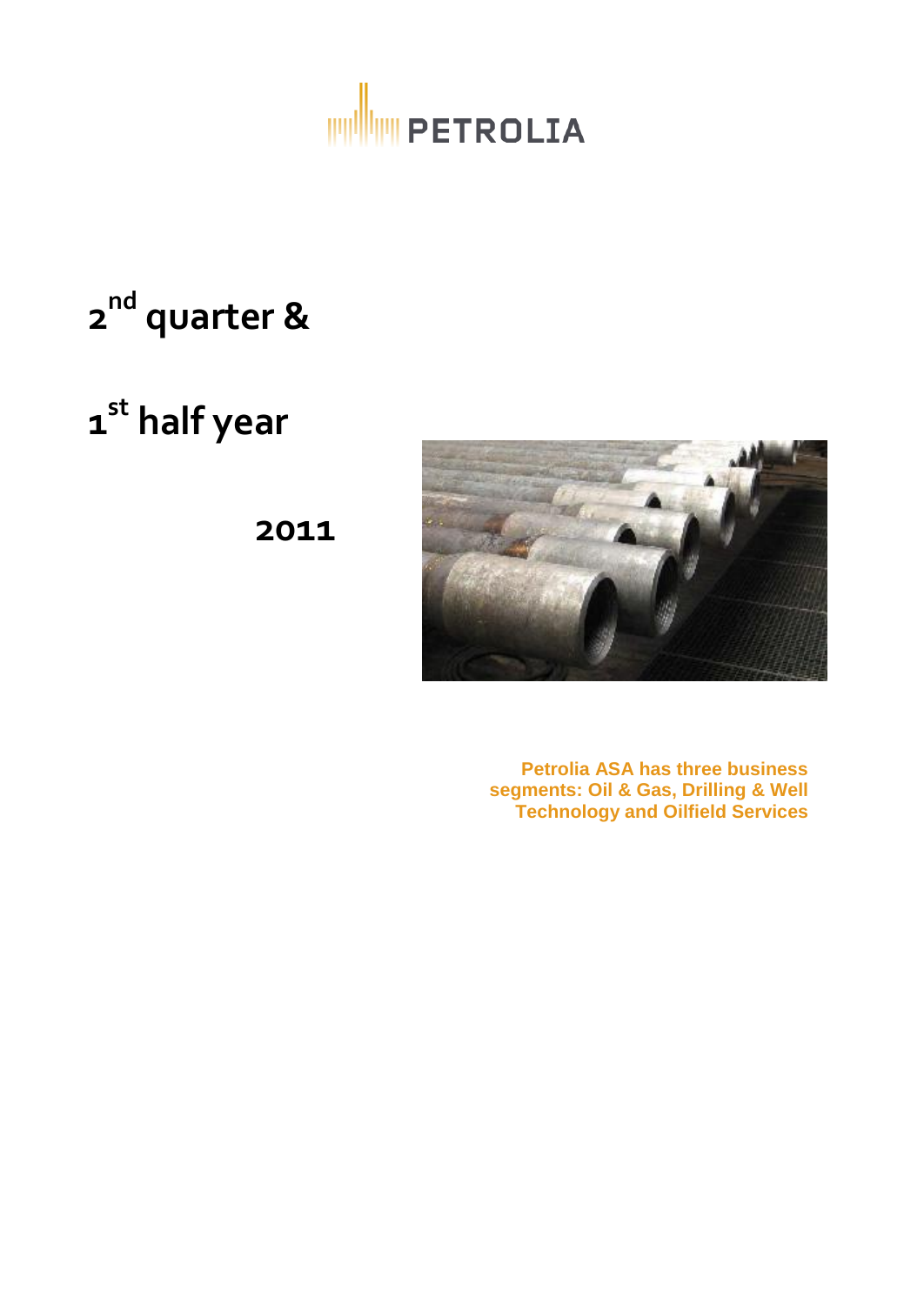## **PETROLIA ASA (PDR) second quarter and half year 2011 preliminary result**

### **Summary of main events**

- Total Comprehensive income was USD -17.8 million in Q2 2011 and USD -0.7 million for half year 2011
- Revenue was USD 22.6 million in Q2 2011 and USD 43.3 million for half year 2011
- Operating profit before depreciation and impairment was USD 6.5 million in Q2 and USD 14.7 million for half year 2011
- Shareholder's Equity per 30.06.2011 was USD 0.93 per share
- The Bond Loan was repaid with the scheduled NOK 100 million and an additional NOK 25.5 million bringing the remaining balance down to NOK 374.5 million (due 20 June 2012).
- The Board decided to use its proxy to increase the equity with 50 629 837 new shares (50%) and shareholders at the end of 27 June 2011 received subscription rights.
- Petrolia Norway AS was incorporated 3 June 2011

## **Financial information**

Profit and loss for the first half year of 2011 compared to first half year of 2010

Activity has been in the Oilfield services division.

Book value of the rental drilling equipment as of 30 June 2011 was USD 85.8 million.

Total revenue was USD 43.3 million compared to USD 37.0 million in 2010.

Operating profit before depreciation was USD 14.7 million compared to USD 11.9 million in 2010.

Operating expenses was USD 28.6 million compared to USD 25.0 in 2010.

Operating loss was USD 9.4 million including USD 20.0 million in depreciation and USD 4.1 million in impairment. Operating loss in 2010 was USD 8.5 million, including USD 20.4 million in depreciation.

Result from Joint Venture was USD 10.1 million compared to USD 29.9 million in 2010. Result from associated company was USD -0.0 million compared to USD -3.4 million in 2010.

Net financial result was USD -13.9 compared to USD -9.4 in 2010. The net result after-tax was USD 8.2 million compared to USD 8.6 in 2010.

Tax assets of USD 21.4 million, which was not recognised as assets as of 31.12.2010, has been recognised as assets and resulted in tax revenues of USD 21.4 million.

The USD/NOK exchange rate has changed from 5.86 as of 31 December 2010 to 5.39 as of 30 June 2011.

#### Profit and loss for Q2 2011 compared to Q2 2010

Total revenue was USD 22.6 million compared to USD 19.9 million in 2010.

Operating profit before depreciation was USD 6.5 million compared to USD 6.4 million in 2010.

Operating expenses was USD 16.1 million compared to USD 13.4 in 2010.

Operating loss was USD 3.8 million including USD 10.2 million in depreciation. Operating loss in 2010 was USD 2.8 million, including USD 9.2 million in depreciation.

Result from Joint Venture was USD 0.0 million compared to USD 20.4 million in 2010. Result from associated company was USD -0.0 million compared to USD -3.7 million in 2010.

Net financial result was USD -5.9 compared to USD -3.2 in 2010. The net result after-tax was USD -9.7 million compared to USD 10.9 in 2010.

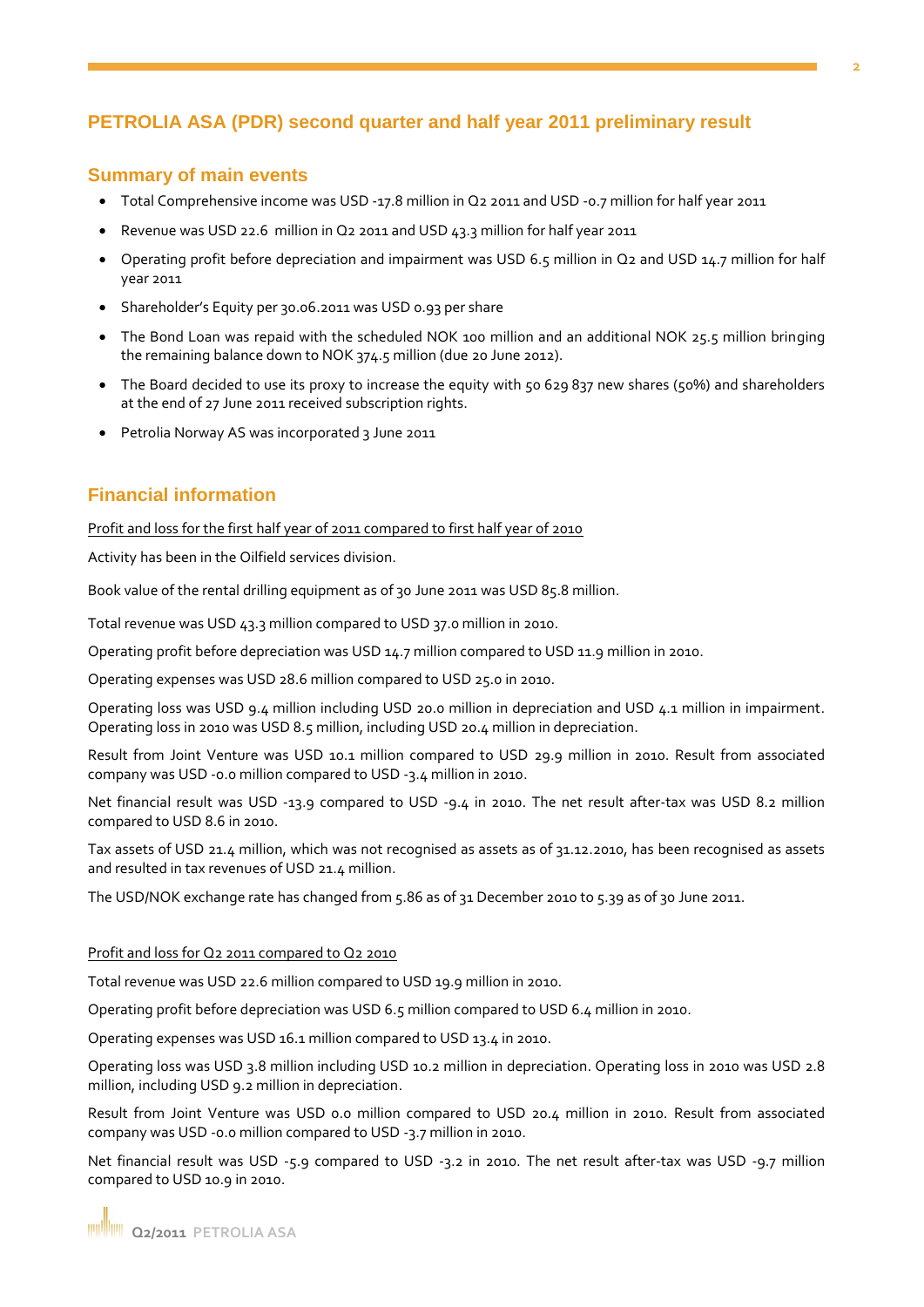#### Cash flow

The cash flow in the first half year of 2011 is dominated by investing activities, primarily the sale of the shares in Deepwater Driller Ltd and the effect of purchasing the remaining 50% of the shares of Venture Drilling AS.

Cash flow from operations was USD 0.2 million in 2011 compared to USD 9.5 million in 2010. Cash flow from investments in 2011 was USD 93.9 million compared to USD -6.0 million in 2010. Cash flow from financing activities in 2011 was USD -35.4 million compared to USD -5.8 million in 2010.

Free cash as of 30 June 2011 was USD 68.6 million compared to USD 12.6 million as of 30 June 2010.

#### Statement of financial position

As of 30 June 2011, total assets amounted to USD 254.1 million. Investment in drilling equipment had a book value of USD 85.8 million and total cash was USD 104.4 million.

As per 30 June 2011, net interest bearing bond loans amounted to USD 69.5 million is recognised as a short term liability as it is due for payment in June 2012. In addition there is a financial leasing facility for rental equipment in the amount of USD 20.6 million.

Total equity was USD 94.5 million as per 30 June 2011, including a minority interest of USD 2.7 million. Book value of equity per share was USD 0.93 as per 30 June 2011, including minority interest of USD 0.03 per share**.** 

#### Share information

As of 30 June 2011, the total number of shares outstanding in Petrolia ASA equalled 101.259.675, each with a par value of NOK 0.04. The company has no outstanding or authorized stock options, warrants or convertible debt. As of 30 June 2011, the company held 525 003 (0.52 per cent) treasury shares.

A Rights Issue of 50 629 837 new shares was fully subscribed and completed on 23 August 2011. Once the new share capital is recorded at [www.brreg.no](http://www.brreg.no/) the new number of shares will be 151 889 512.

#### **The market and outlook**

The Board of Directors remains cautious towards the general market outlook as the general financial uncertainty still remains higher than normal.

There are positive signs of improvement in the global market conditions. Still, as we have not seen the effect for the contractors, we see challenges in the pricing and duration of contracts.

In line with the mandate from the general meeting in June 2011, the process of relocating the registered head-office from Norway to Cyprus is on-going.

#### **Related party transactions**

There have been no significant related party transactions.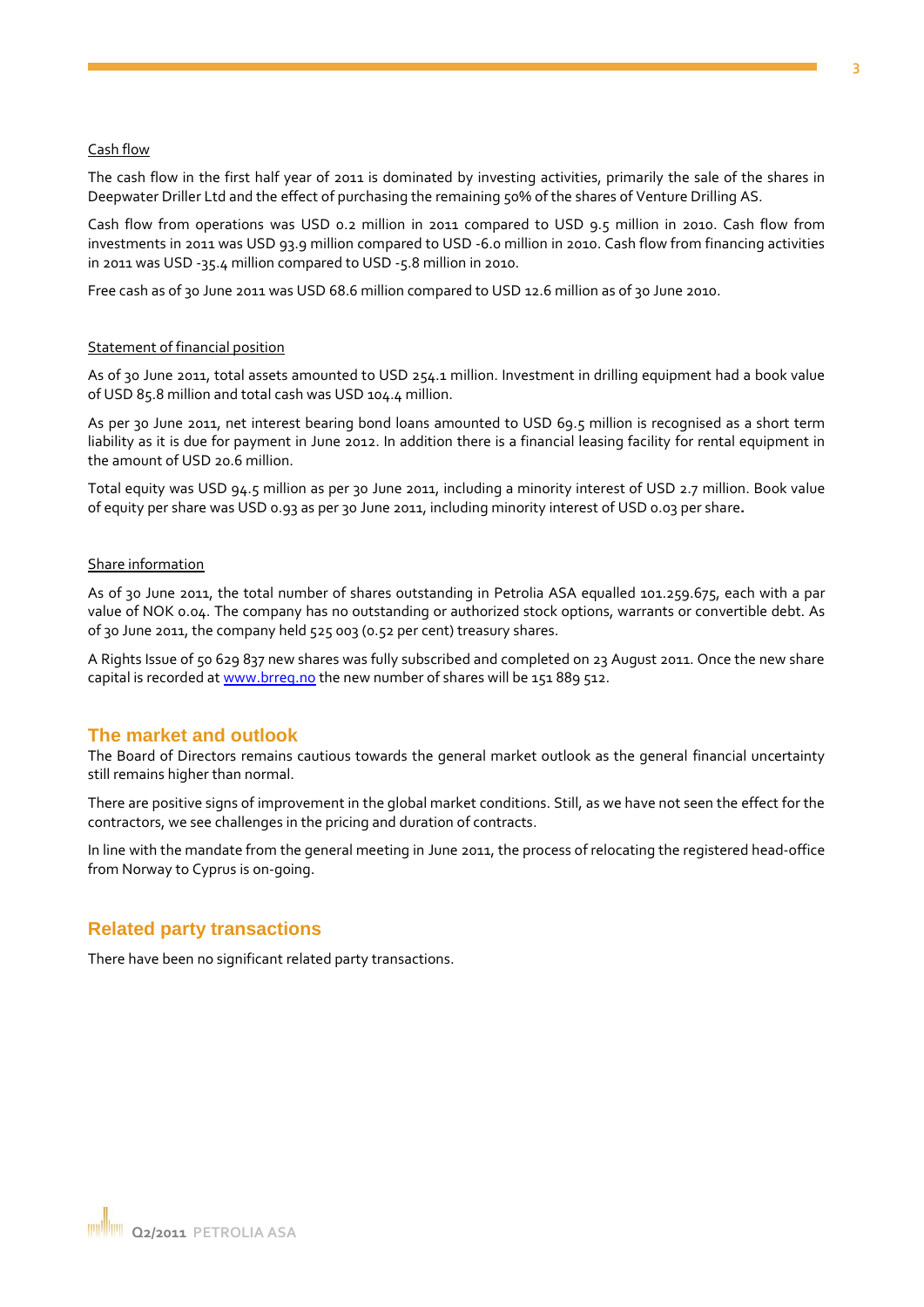## **About the company**

#### Oil & Gas division:

**Petrolia Norway AS** has been incorporated as an oil company focusing on the Norwegian Continental Shelf.

Petrolia has increased its shareholding in **Petroresources Ltd**. to 43.78% and participated two smaller equity increases.

#### Oilfield Service division:

**Petrolia Services AS**, a 100 per cent owned subsidiary of Petrolia ASA provides oilfield services worldwide. Rental of test tubing, drill pipe and associated handling and auxiliary equipment and casing/tubular running services are the main services provided.

#### Drilling and Well Technology division:

**Venture Drilling AS** is now a 100% subsidiary. The drillship has been redelivered to its owners and the company is marketing its remaining drilling equipment and seeking new opportunities. Since the level of activity in the company was insignificant at the transaction date, the purchase has been recorded as a purchase of assets and liabilities and not as a business combination. The transaction did not result in any goodwill.

All shares in **Deepwater Driller Ltd** have been sold for a total cash consideration of USD 34.5 million. USD 3.0 million is placed in escrow (restricted cash).

Deepwater Driller Ltd and Larsen Oil & Gas Ltd. were until recently involved in arbitration proceedings before The London Court of International Arbitration for the termination of the technical and operational agreement. The parties settled the matter in May 2011 before the proceedings started.

Through a shareholders agreement the original shareholders of Deepwater Driller Ltd (Petrolia Invest AS had 30%) would have to hold the company harmless and cover any cost connected to the dispute. Petrolia, as a minority shareholder, objected to the termination since it found no legal basis for a termination and accrued USD 1.5 million in 2010. Payment of USD 1.65 million has been made in May 2011.

## **Key risks and uncertainty**

Petrolia ASA has a bond loan with a remaining balance of NOK 374.5 million which is due on 20 June 2012. The activities and assets of the group are primarily in USD, including significant cash deposits. There is thus a significant currency risk regarding the USD/NOK exchange rate.

The Estate of PetroMENA ASA (51 % owned by Petrolia) is, through a writ of summons ("stevning"), seeking to invalidate an equipment purchase on  $13<sup>th</sup>$  November 2008 whereby Petrolia Services AS purchased drilling equipment for USD 34.7 million from PetroMENA ASA. Petrolia dismisses the claim.

The Estate of Petrojack ASA (40% owned by Petrolia) is, through a writ of summons ("stevning"), seeking to invalidate an equipment purchase on 31 July 2009 whereby Petrolia Services AS purchased drilling equipment for USD 5.3 million from Petrojack ASA. Petrolia dismisses the claim.

Petrolia Services AS has filed a claim of USD 8.5 million against the Estate of PetroMENA ASA. There is an uncertainty regarding any dividends so no dividend is included in the accounts.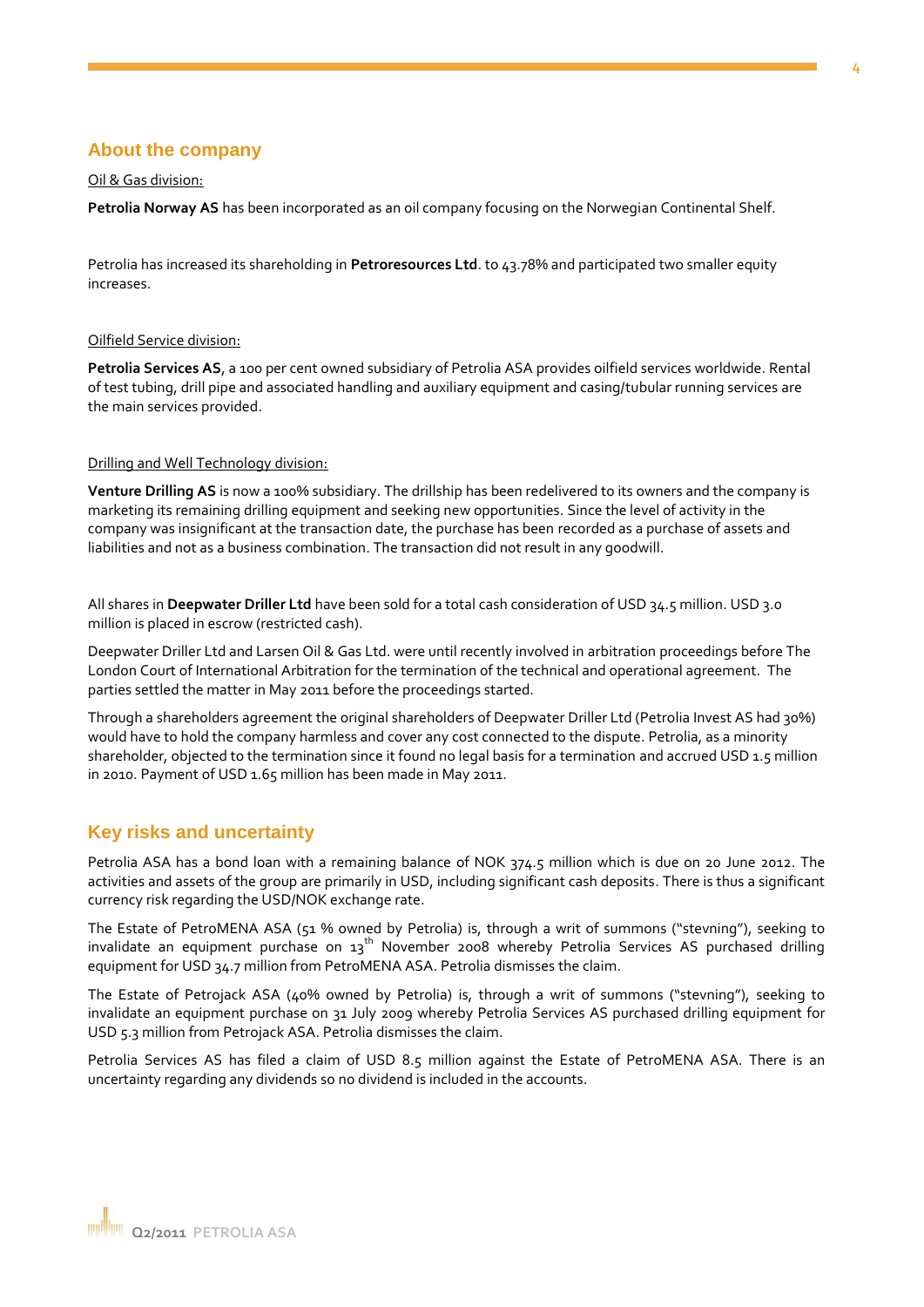#### **5**

### **Responsibility Statement**

We confirm, to the best of our knowledge, that the condensed set of financial statements for the period 1 January to 30 June 2011 has been prepared in accordance with IAS 34 - Interim Financial Reporting, and gives a true and fair view of the company's and group's assets, liabilities, financial position and profit or loss as a whole. We also confirm, to the best of our knowledge, that the interim management report includes a fair review of important events that have occurred during the first six months of the financial year and their impact on the condensed set of financial statements, a description of the principal risks and uncertainties for the remaining six months of the financial year, and major related parties transactions.

## **Board of Directors, Petrolia ASA, 25 August 2011**

Berge Gerdt Larsen Chairman of the Board **Board Member** 

yeliabo

**Board Member** 

**Board Member** 

Marit Instanes

**Board Member** 

Kjetil Forland

**Managing Director**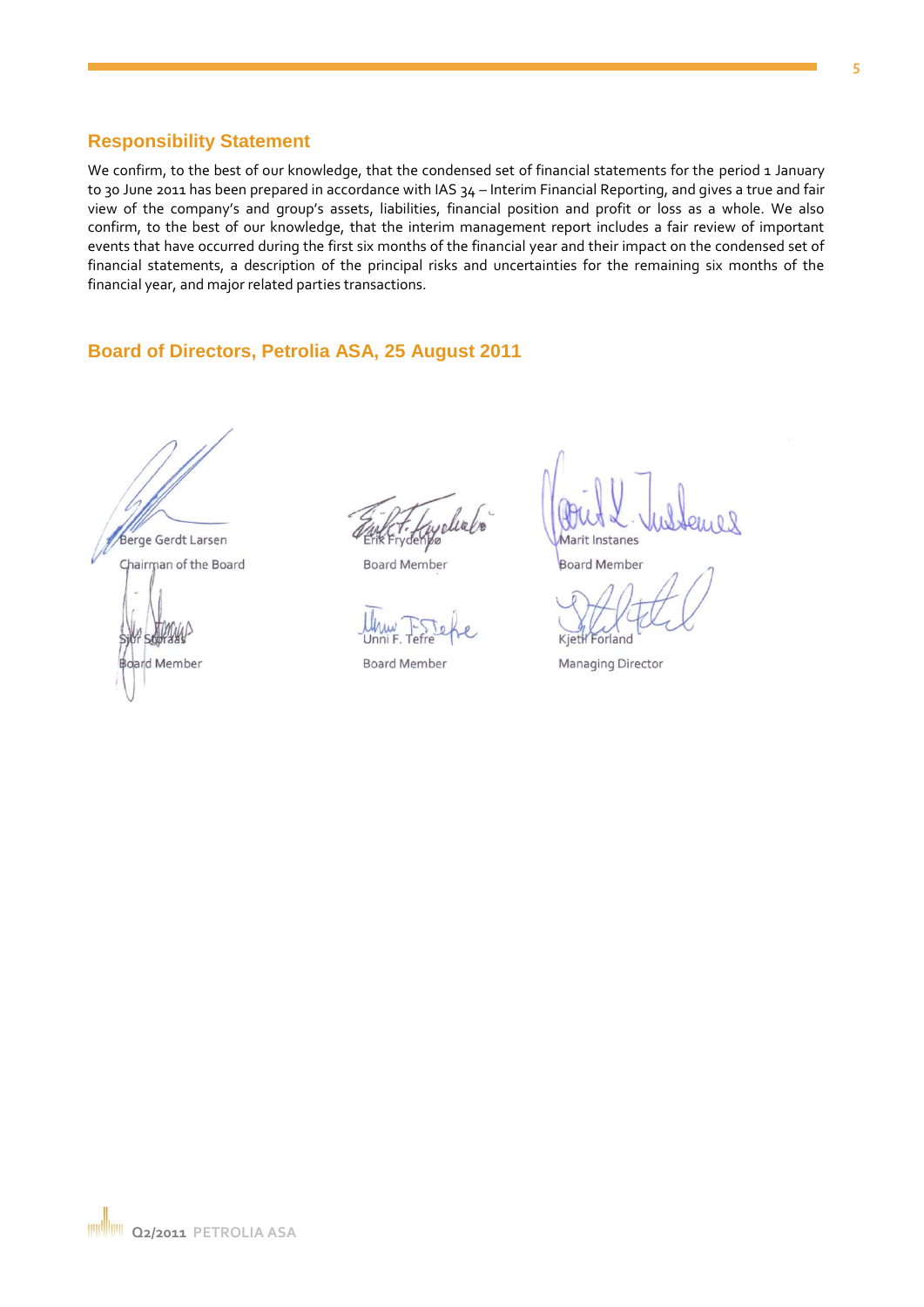## **Financial report second quarter and half year 2011 – preliminary**

## **Consolidated Statement of Comprehensive Income**

All figures in USD (1000)

|                                         | Q <sub>2</sub> 2011 | <b>YTD 2011</b> | Q <sub>2</sub> 2010 | <b>YTD 2010</b> |
|-----------------------------------------|---------------------|-----------------|---------------------|-----------------|
| Operating revenues                      | 22 5 9 2            | 43 260          | 19871               | 36 958          |
| Operating expenses                      | 16 10 1             | 28561           | 13 4 4 0            | 25 0 34         |
| Operating profit before depreciation    | 6491                | 14 6 9 9        | 6431                | 11924           |
| Depreciation                            | 10 249              | 19 998          | 9224                | 20 4 2 5        |
| Impairment                              | o                   | 4 1 1 5         | o                   | o               |
| <b>Operating profit (loss-)</b>         | $-3759$             | $-9415$         | $-2793$             | $-8,501$        |
| Result from joint venture               | $\Omega$            | 10 106          | 20 356              | 29878           |
| Result from associated companies        | $-4$                | -5              | $-3656$             | $-3400$         |
| Net financial income/expenses(-)        | $-5897$             | $-13864$        | $-3158$             | -9368           |
| Profit before income tax                | $-9660$             | $-13178$        | 10749               | 8609            |
| Tax                                     | $\Omega$            | $-21379$        | $-107$              | $-39$           |
| Profit for the year                     | -9 660              | 8 2 0 1         | 10856               | 8648            |
|                                         |                     |                 |                     |                 |
| Other comprehensive income              |                     |                 |                     |                 |
| Currency translation differences        | $-8144$             | $-8942$         | $-1747$             | -1589           |
| Total other comprehensive income        | $-8144$             | $-8942$         | $-1747$             | $-1589$         |
| Total comprehensive income for the year | $-17804$            | $-741$          | 9 109               | 7 0 5 9         |
|                                         |                     |                 |                     |                 |
| Number of shares                        | 101 259 675         | 101 259 675     | 101 259 675         | 101 259 265     |
| Earnings per share, basic               | $-0.10$             | 0.08            | 0.11                | 0.09            |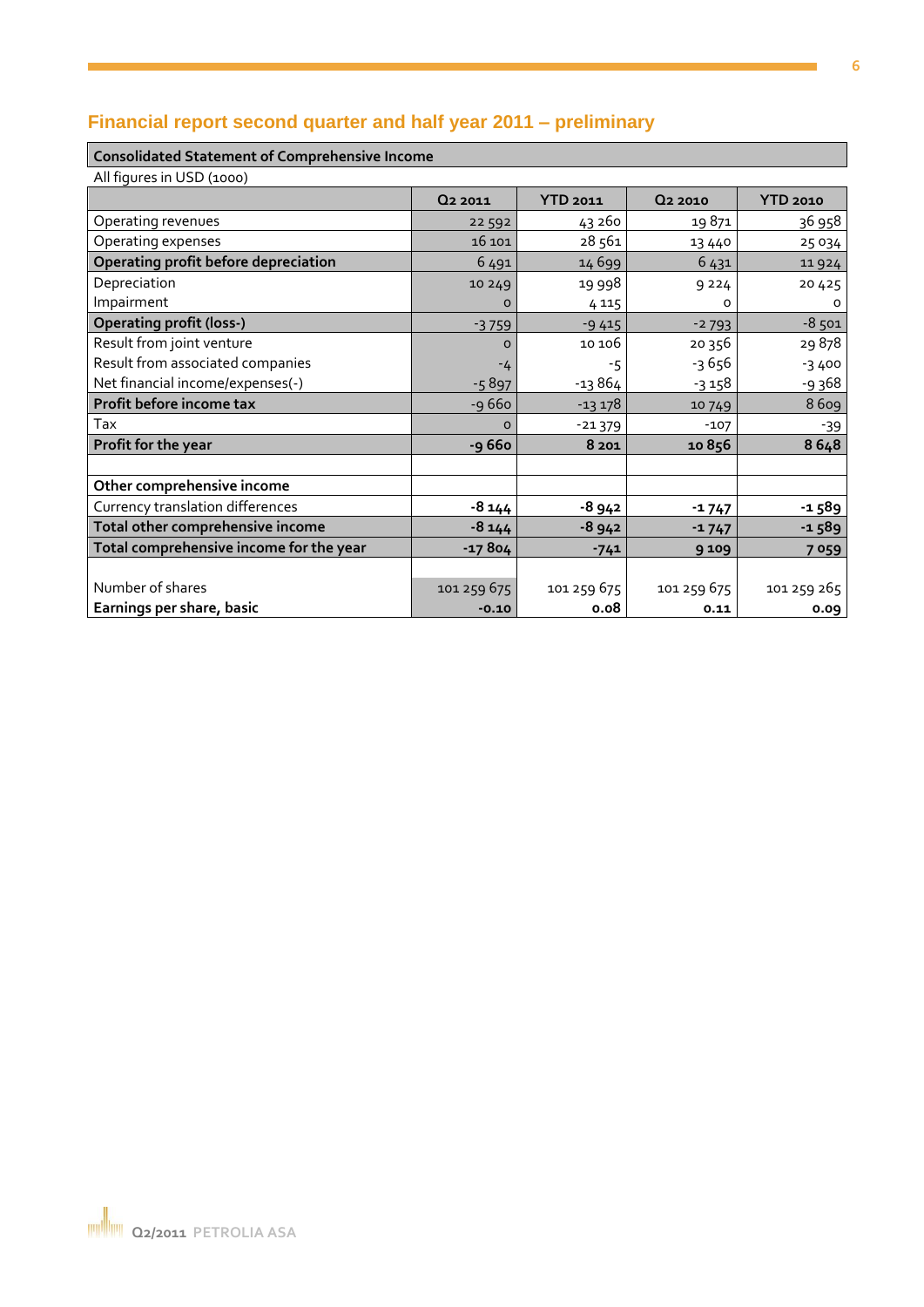#### **Condensed Consolidated Statement of Financial Position**

All figures in USD (1000)

|                                               |            | Audited    |
|-----------------------------------------------|------------|------------|
| <b>Assets</b>                                 | 30.06.2011 | 31.12.2010 |
| Drilling equipment and other equipment        | 85832      | 86761      |
| Land and buildings                            | 1776       | 2245       |
| Investments in joint venture                  | O          | 65 658     |
| Investments in associates                     | 6 032      | 2674       |
| Non-current assets held for sale              | $\circ$    | 34 500     |
| Other financial fixed assets                  | 6 0 2 7    | 6          |
| <b>Total non-current assets</b>               | 99 667     | 191844     |
| Inventory                                     | 1169       | 1121       |
| Trade- and other current receivables          | 43 235     | 22 949     |
| Financial asset at fair value through p&l     | 5658       | 0          |
| Other liquid assets                           | 15         | 16         |
| Free cash                                     | 68 591     | 16 053     |
| Restricted cash                               | 35783      | 29 6 9 6   |
| <b>Total current assets</b>                   | 154 451    | 69835      |
| <b>Total assets</b>                           | 254 118    | 261679     |
|                                               |            |            |
| <b>Equity and liabilities</b>                 | 30.06.2011 | 31.12.2010 |
| Share capital                                 | 749        | 93 568     |
| Treasury shares                               | -4         | $-2153$    |
| Share premium fund                            | 45 232     | 45 232     |
| Other equity                                  | 45787      | $-44253$   |
| Majority interest                             | 91763      | 92 3 94    |
| Minority interest                             | 2744       | 2854       |
| <b>Total equity</b>                           | 94 507     | 95248      |
| <b>Bond loan</b>                              | $\Omega$   | 68 391     |
| Retirement benefit obligations                | 295        | 307        |
| Other long-term liabilities                   | 9783       | 15 582     |
| <b>Total non-current liabilities</b>          | 10 078     | 84 208     |
| Short-term portion of non-current liabilities | 80 321     | 27 915     |
| Accounts payable                              | 19714      | 16 545     |
| Payable tax                                   | 3025       | $-293$     |
| Other current liabilities                     | 46 474     | 37 984     |
| <b>Total current liabilities</b>              | 149 534    | 82 151     |
| <b>Total liabilities</b>                      | 159 612    | 166 431    |
| <b>Total equity and liabilities</b>           | 254 118    | 261679     |
| Book equity per share (end of period shares)  | 0.93       | 0.94       |
| Equity ratio                                  | 36 %       | 35 %       |

Par value of the shares has been reduced from NOK 5.00 to NOK 0.04 effective from 5 March 2011 when the change was recorded at [www.brreg.no.](http://www.brreg.no/) The transaction does not affect total equity. Share capital and treasury shares are reduced while other equity increases.

Included in Restricted cash and in Other current liabilities is USD 21.2 million regarding the guarantee to Pemex regarding SS Petrolia. Once the guarantee is terminated, this cash will be release in favour of PetroMena Ltd (Cyprus). Also included in Restricted cash is USD 9.2 million on a Bond Loan interest security account.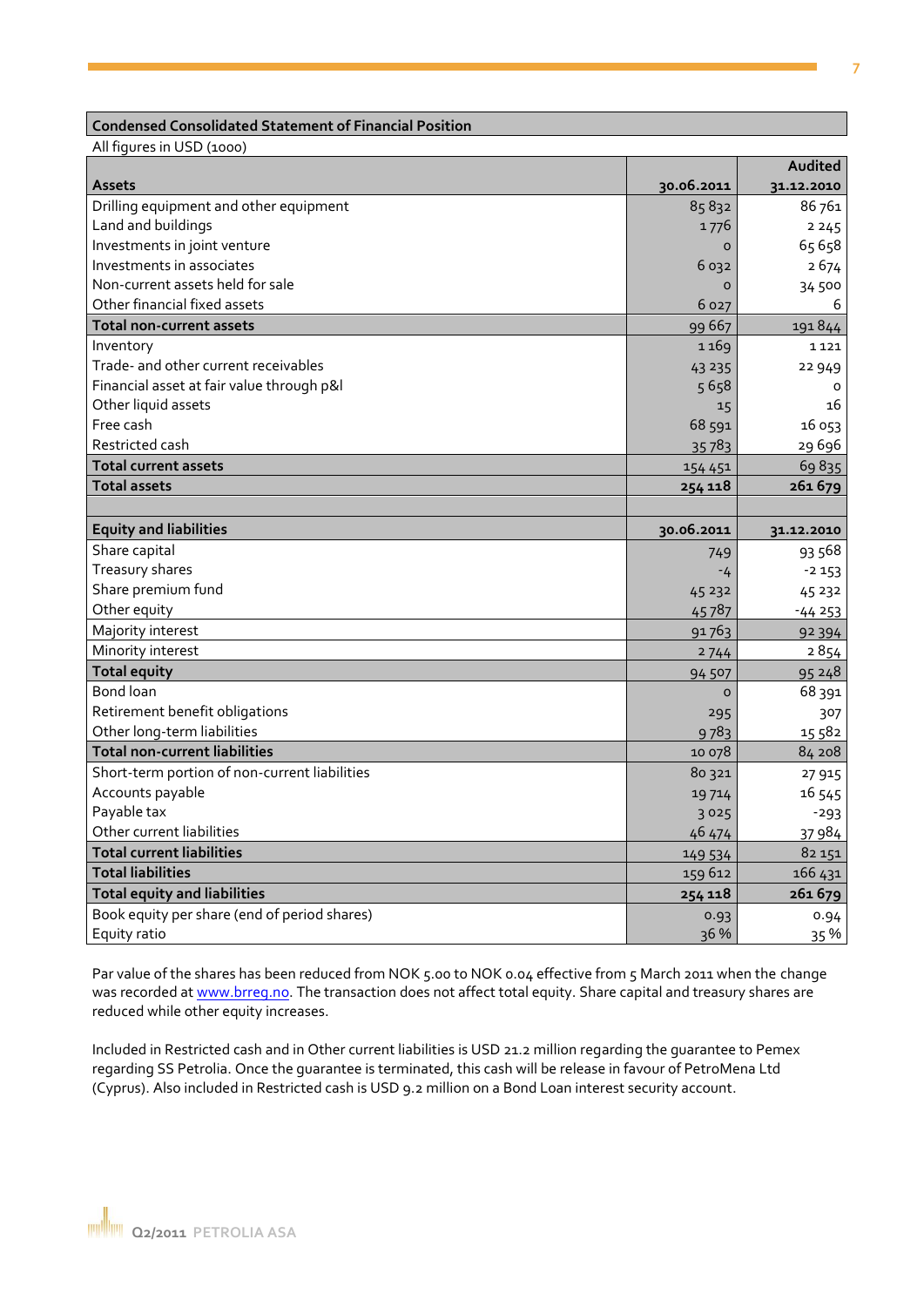#### **Condensed Consolidated Statement of changes in Equity**

All figures in USD (1000)

|                                                    | <b>YTD 2011</b> | <b>YTD 2010</b> |
|----------------------------------------------------|-----------------|-----------------|
|                                                    |                 |                 |
| Equity period start 01.01                          | 95248           | 179 040         |
| Total comprehensive income/loss (-) for the period | $-741$          | $-2050$         |
| Total change of equity in the period               | $-741$          | $-2050$         |
|                                                    |                 |                 |
| Equity at period end 30.06                         | 94 507          | 176 990         |
|                                                    |                 |                 |

# **Condensed Consolidated Cash Flow Statement**

| All figures in USD (1000)                                                                                                     |                                 |                          |                            |                               |
|-------------------------------------------------------------------------------------------------------------------------------|---------------------------------|--------------------------|----------------------------|-------------------------------|
|                                                                                                                               | Q <sub>2</sub> 2011             | YTD 2011                 | Q <sub>2</sub> 2010        | <b>YTD 2010</b>               |
| Net cash flow from operating activities<br>Net cash flow from investing activities<br>Net cash flow from financing activities | 3 2 1 7<br>$-22273$<br>$-30409$ | 193<br>93878<br>$-35447$ | 8426<br>$-3.595$<br>-4 281 | 9 4 9 6<br>$-6002$<br>$-5834$ |
| Net change in cash and cash equivalents                                                                                       | $-49465$                        | 58624                    | 550                        | $-2340$                       |
| Cash and cash equivalents at beginning of period                                                                              | 153838                          | 45749                    | 46 6 08                    | 49 616                        |
| Exchange gain/loss (-)on cash and cash equivalents                                                                            |                                 |                          | 995                        | 877                           |
| Cash and cash equivalents at period end                                                                                       | 104 373                         | 104 373                  | 48 153                     | 48 153                        |

The investment activities include several large transactions in Q1 2011.

Net effect from Venture Drilling AS transactions is USD 86.8 million and include received dividend of USD 31 million, share purchase of USD -34 million and consolidating cash of USD 89.8 million into the group accounts.

All shares in Deepwater Driller Ltd have been sold and USD 34.5 million has been received.

Other investment activities in Q1 2011 are: equipment investments of USD 2.5 million, receipts from equipment sales of USD 2.0 million, investment in associates of USD 0.6 million and investment in other shares of USD 4.0 million.

In Q2 investment activities include USD 10.9 million in purchase of rental equipment, USD 2.7 million investment in associates and USD 8.7 million in other shares.

In Q2 financing activities include USD 2.2 million in leasing instalments, USD 3.0 million in bond interests, USD 21.1 million in scheduled bond repayment and USD 4.1 million in additional bond repayment.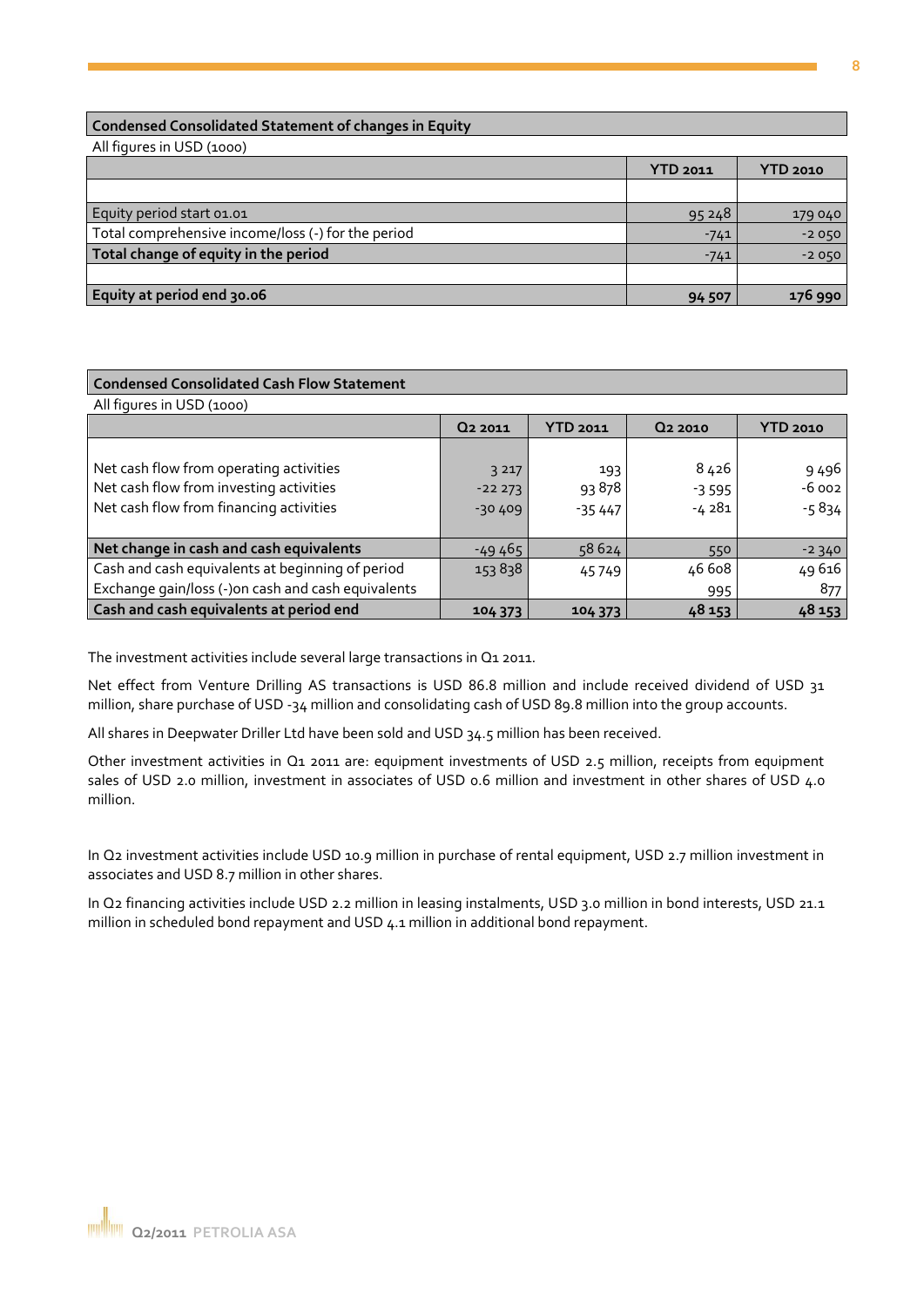## **Notes to the unaudited condensed consolidated figures:**

## Note 1 Applied accounting principles

This second quarter report is prepared according to the International Financial Reporting Standards (IFRS as adopted by the EU) and the appurtenant standard for quarterly reporting (IAS 34). The quarterly accounts are based on the current IFRS standards and interpretations and was approved by the Board 25 August 2011 at 18:00 hours.

This second quarter report is prepared according to the same principles as the most recent annual financial statements, but does not include all the information and disclosures required in the annual financial statements. Consequently, this report should be read in conjunction with the latest annual report for the Company (2010). Changes in standards and interpretations may result in other figures.

The same accounting principles and methods for calculation which were applied in the latest annual report (2010) have been applied in the preparation of this interim report. The Company's accounting principles are described in detail in its annual report for 2010 available at the Company's homepage [www.petrolia.no.](http://www.petrolia.no/)

The consolidated accounts are based on historical cost, with the exception of items required to be reported at fair value.

## Note 2 Tangible fixed assets

The table below outlines the development of tangible fixed assets as of 30 June 2011:

|                                            | Drilling- and<br>other | Land and<br>buildings | <b>Total</b> |
|--------------------------------------------|------------------------|-----------------------|--------------|
| All figures in USD (1000)                  | equipment              |                       |              |
| Balance at 1 Jan 2011                      | 86761                  | 2245                  | 89 006       |
| Acquisition cost:                          |                        |                       |              |
| Acquisition cost at 1 Jan 2011             | 233787                 | 2464                  | 236 251      |
| Purchased tangibles in Q1 and Q2 2011      | 13 3 9 9               | 0                     | 13 3 9 9     |
| <b>Consolidation Venture Drilling AS</b>   | 14 20 2                | 0                     | 14 20 2      |
| Disposal in Q1 and Q2 2011                 | -18 192                | 0                     | $-18192$     |
| Acquisition cost at 30 June 2011           | 243 196                | 2464                  | 245 660      |
| Depreciation/impairment:                   |                        |                       |              |
| Balance at 1 January 2011                  | 147026                 | 220                   | 147 246      |
| Depreciation in Q1 and Q2 2011             | 19 998                 | 372                   | 20 370       |
| Impairment in Q1 and Q2 2011               | 4 1 1 5                | 0                     | 4 1 1 5      |
| <b>Consolidating Venture Drilling AS</b>   | 1978                   | 0                     | 1978         |
| Disposal of depreciation in Q1 and Q2 2011 | $-6278$                | 0                     | $-6278$      |
| Disposal of impairment in Q1 and Q2 2011   | $-5103$                | 0                     | $-5103$      |
| Balance at 30 June 2011                    | 161736                 | 592                   | 162 328      |
| <b>Translation differences</b>             | 4 3 7 1                | -96                   | 4 2 7 5      |
| <b>Carrying amount:</b>                    |                        |                       |              |
| Balance at 30 June 2011                    | 85831                  | 1776                  | 87 607       |
| <b>Residual value</b>                      |                        |                       |              |